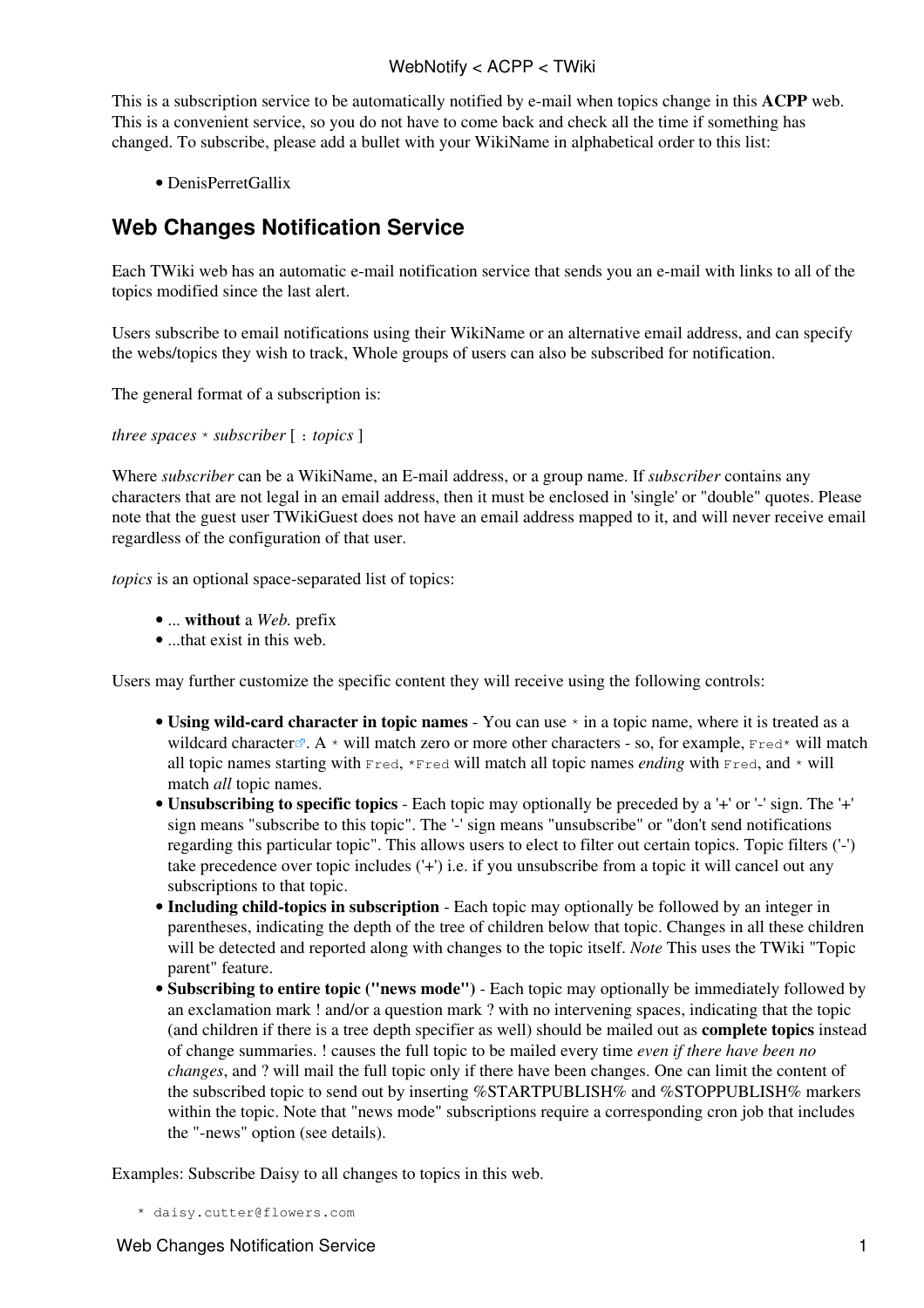Subscribe Daisy to all changes to topics that start with Web.

\* daisy.cutter@flowers.com : Web\*

Subscribe Daisy to changes to topics starting with Petal, and their immediate children, WeedKillers and children to a depth of 3, and all topics that match start with  $P_{\text{rettv}}$  and end with  $F_{\text{lowest}}$  e.g. PrettyPinkFlowers

\* DaisyCutter: Petal\* (1) WeedKillers (3) Pretty\*Flowers

Subscribe StarTrekFan to changes to all topics that start with Star **except** those that end in Wars, sInTheirEyes or shipTroopers.

\* StarTrekFan: Star\* - \*Wars - \*sInTheirEyes - \*shipTroopers

Subscribe Daisy to the full content of NewsLetter whenever it has changed

\* daisy@flowers.com: NewsLetter?

Subscribe buttercup to NewsLetter and its immediate children, even if it hasn't changed.

\* buttercup@flowers.com: NewsLetter! (1)

Subscribe GardenGroup (which includes Petunia) to all changed topics under AllnewsLetters to a depth of 3. Then unsubscribe Petunia from the ManureNewsLetter, which she would normally get as a member of [GardenGroup](https://twiki.cern.ch/twiki/bin/edit/TWiki/GardenGroup?topicparent=ACPP.WebNotify;nowysiwyg=1):

- \* GardenGroup: AllNewsLetters? (3)
- \* petunia@flowers.com: ManureNewsLetter

Subscribe  $IT:$  admins (a non-TWiki group defined by an alternate user mapping) to all changes to Web\* topics.

\* 'IT:admins' : Web\*

A user may be listed many times in the WebNotify topic. Where a user has several lines in WebNotify that all match the same topic, they will only be notified about *changes* that topic *once* (though they will still receive individual mails for news topics).

If a *group* is listed for notification, the group will be recursively expanded to the e-mail addresses of all members.

*A Warning:* Because an email address is not linked to a user name, there is no way for TWiki to check access controls for subscribers identified by email addresses. A subscriber identified by an email address alone will only be sent change notifications if the topic they are subscribed to is readable by guest users. You can limit what email addresses can be used in %NOTIFYTOPIC%, or even block use of emails altogether, using the {MailerContrib}{EmailFilterIn} setting in =configure.

*Tip:* List names in alphabetical order to make it easier to find the names.

*Note for System Administrators:* Notification is supported by an add-on to the TWiki kernel called the MailerContrib. See the [MailerContrib](https://twiki.cern.ch/twiki/bin/view/TWiki/MailerContrib) topic for details of how to set up this service.

*Note:* If you prefer a news feed, point your reader to [WebRss](https://twiki.cern.ch/twiki/bin/view/ACPP/WebRss) (for RSS 1.0 feeds) or [WebAtom](https://twiki.cern.ch/twiki/bin/view/ACPP/WebAtom) (for ATOM 1.0 feeds). Learn more at [WebRssBase](https://twiki.cern.ch/twiki/bin/view/TWiki/WebRssBase) and [WebAtomBase,](https://twiki.cern.ch/twiki/bin/view/TWiki/WebAtomBase) respectively.